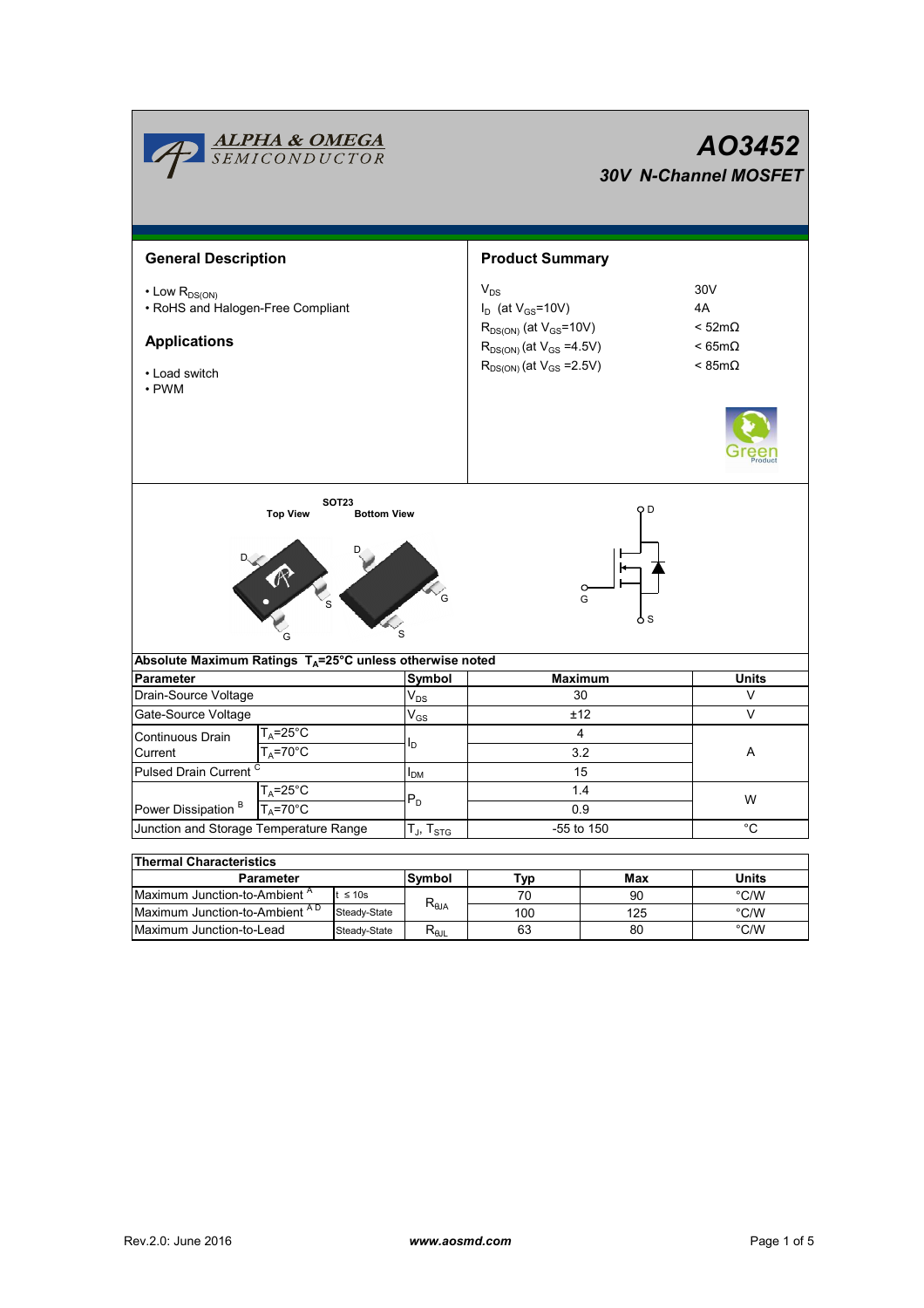

## **Electrical Characteristics (TJ=25°C unless otherwise noted)**

| <b>Symbol</b>               | <b>Conditions</b><br><b>Parameter</b>                     |                                                       | Min | <b>Typ</b>   | <b>Max</b>        | <b>Units</b> |  |  |  |  |  |
|-----------------------------|-----------------------------------------------------------|-------------------------------------------------------|-----|--------------|-------------------|--------------|--|--|--|--|--|
| <b>STATIC PARAMETERS</b>    |                                                           |                                                       |     |              |                   |              |  |  |  |  |  |
| <b>BV<sub>DSS</sub></b>     | Drain-Source Breakdown Voltage                            | $I_D = 250 \mu A$ , $V_{GS} = 0V$                     | 30  |              |                   | $\vee$       |  |  |  |  |  |
| $I_{DSS}$                   | Zero Gate Voltage Drain Current                           | $V_{DS}$ =30V, $V_{GS}$ =0V<br>$T_{J} = 55^{\circ}$ C |     |              | $\mathbf{1}$<br>5 | $\mu$ A      |  |  |  |  |  |
| $I_{GSS}$                   | Gate-Body leakage current                                 | $V_{DS}$ =0V, $V_{GS}$ = $\pm$ 12V                    |     |              | ±100              | nA           |  |  |  |  |  |
| $V_{GS(th)}$                | Gate Threshold Voltage                                    | $V_{DS} = V_{GS} I_D = 250 \mu A$                     | 0.5 | 1            | 1.5               | V            |  |  |  |  |  |
| $I_{D(ON)}$                 | On state drain current                                    | $V_{GS}$ =10V, $V_{DS}$ =5V                           | 15  |              |                   | A            |  |  |  |  |  |
| $R_{DS(ON)}$                |                                                           | $V_{GS}$ =10V, $I_D$ =4A                              |     | 43           | 52                | $m\Omega$    |  |  |  |  |  |
|                             | Static Drain-Source On-Resistance                         | $T_{\rm J}$ =125°C                                    |     | 70           | 84                |              |  |  |  |  |  |
|                             |                                                           | $V_{GS}$ =4.5V, $I_D$ =3A                             |     | 47           | 65                | $m\Omega$    |  |  |  |  |  |
|                             |                                                           | $V_{GS}$ =2.5V, $I_D$ =2A                             |     | 60           | 85                | mΩ           |  |  |  |  |  |
| $g_{FS}$                    | <b>Forward Transconductance</b>                           | $V_{DS} = 5V$ , $I_D = 3.6A$                          |     | 14           |                   | S            |  |  |  |  |  |
| $V_{SD}$                    | Diode Forward Voltage                                     | $I_S = 1A$ , $V_{GS} = 0V$                            |     | 0.75         | 1                 | V            |  |  |  |  |  |
| $I_{\rm S}$                 | Maximum Body-Diode Continuous Current                     |                                                       |     | 1.5          | A                 |              |  |  |  |  |  |
|                             | <b>DYNAMIC PARAMETERS</b>                                 |                                                       |     |              |                   |              |  |  |  |  |  |
| $C_{\text{iss}}$            | Input Capacitance                                         |                                                       |     | 235          |                   | pF           |  |  |  |  |  |
| $C_{\rm{oss}}$              | Output Capacitance                                        | $V_{GS}$ =0V, $V_{DS}$ =15V, f=1MHz                   |     | 35           |                   | pF           |  |  |  |  |  |
| $C_{\rm rss}$               | Reverse Transfer Capacitance                              |                                                       |     | 18           |                   | pF           |  |  |  |  |  |
| $R_{g}$                     | Gate resistance                                           | $V_{GS}$ =0V, $V_{DS}$ =0V, f=1MHz                    | 1   | 2            | 6.5               | Ω            |  |  |  |  |  |
| <b>SWITCHING PARAMETERS</b> |                                                           |                                                       |     |              |                   |              |  |  |  |  |  |
| $Q_q(10V)$                  | <b>Total Gate Charge</b>                                  |                                                       |     | 10           | 20                | пC           |  |  |  |  |  |
| $Q_g(4.5V)$                 | <b>Total Gate Charge</b>                                  |                                                       |     | 5            |                   | nC           |  |  |  |  |  |
| $\mathsf{Q}_{\text{gs}}$    | Gate Source Charge                                        | $V_{GS}$ =10V, $V_{DS}$ =15V, $I_D$ =4A               |     | $\mathbf{1}$ |                   | nC           |  |  |  |  |  |
| $\mathsf{Q}_{\text{gd}}$    | Gate Drain Charge                                         |                                                       |     | 1.6          |                   | пC           |  |  |  |  |  |
| $t_{D(0n)}$                 | Turn-On DelayTime                                         |                                                       |     | 3.5          |                   | ns           |  |  |  |  |  |
| $\mathsf{t}_{\sf r}$        | Turn-On Rise Time                                         | $V_{GS}$ =10V, $V_{DS}$ =15V, R <sub>L</sub> =3.75Ω,  |     | 1.5          |                   | ns           |  |  |  |  |  |
| $t_{D(off)}$                | Turn-Off DelayTime                                        | $\rm R_{GEN}$ =3 $\Omega$                             |     | 17.5         |                   | ns           |  |  |  |  |  |
| $\mathsf{t}_{\mathsf{f}}$   | <b>Turn-Off Fall Time</b>                                 |                                                       |     | 2.5          |                   | ns           |  |  |  |  |  |
| $t_{rr}$                    | Body Diode Reverse Recovery Time                          | $I_F = 4A$ , dl/dt=100A/ $\mu$ s                      |     | 8.5          |                   | ns           |  |  |  |  |  |
| $\mathsf{Q}_{\mathsf{tr}}$  | Body Diode Reverse Recovery Charge   IF=4A, dl/dt=100A/us |                                                       |     | 2.6          |                   | nC           |  |  |  |  |  |

A. The value of  $R_{\theta_0A}$  is measured with the device mounted on 1in<sup>2</sup> FR-4 board with 2oz. Copper, in a still air environment with T<sub>A</sub> =25°C. The

value in any given application depends on the user's specific board design.<br>B. The power dissipation P<sub>D</sub> is based on T<sub>J(MAX)</sub>=150°C, using ≤ 10s junction-to-ambient thermal resistance.

C. Repetitive rating, pulse width limited by junction temperature  $T_{J(MAX)}$ =150°C. Ratings are based on low frequency and duty cycles to keep initialT<sub>J</sub>=25 $^{\circ}$  C.

D. The  $R_{\thetaJA}$  is the sum of the thermal impedence from junction to lead  $R_{\thetaJL}$  and lead to ambient.

E. The static characteristics in Figures 1 to 6 are obtained using <300µs pulses, duty cycle 0.5% max.

F. These curves are based on the junction-to-ambient thermal impedence which is measured with the device mounted on 1in<sup>2</sup> FR-4 board with 2oz. Copper, assuming a maximum junction temperature of  $T_{J(MAX)}$ =150°C. The SOA curve provides a single pulse rating.

APPLICATIONS OR USE AS CRITICAL COMPONENTS IN LIFE SUPPORT DEVICES OR SYSTEMS ARE NOT AUTHORIZED. AOS DOES NOT ASSUME ANY LIABILITY ARISING OUT OF SUCH APPLICATIONS OR USES OF ITS PRODUCTS. AOS RESERVES THE RIGHT TO IMPROVE PRODUCT DESIGN,FUNCTIONS AND RELIABILITY WITHOUT NOTICE.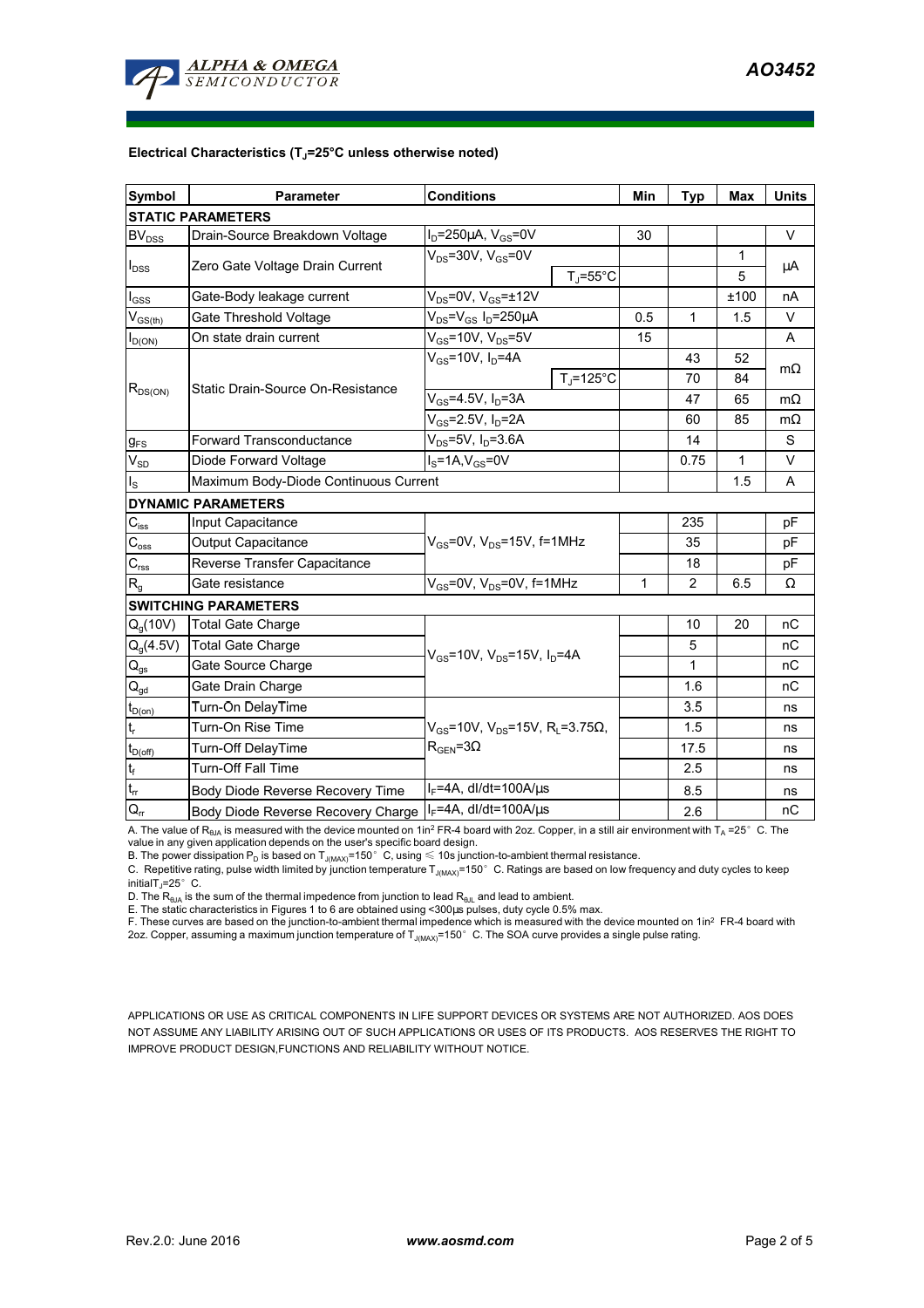

## **TYPICAL ELECTRICAL AND THERMAL CHARACTERISTICS**

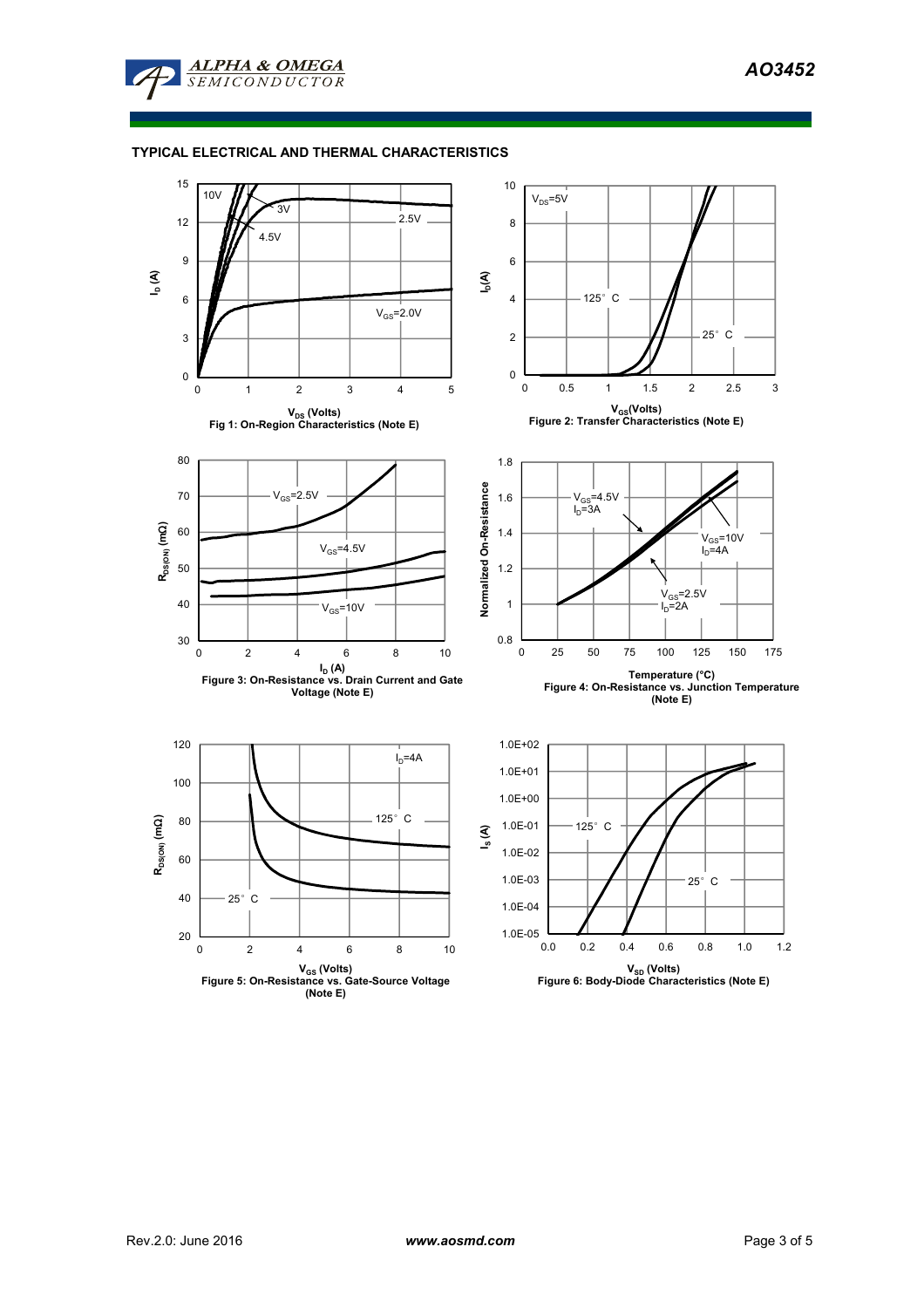*AO3452* 



## **TYPICAL ELECTRICAL AND THERMAL CHARACTERISTICS**